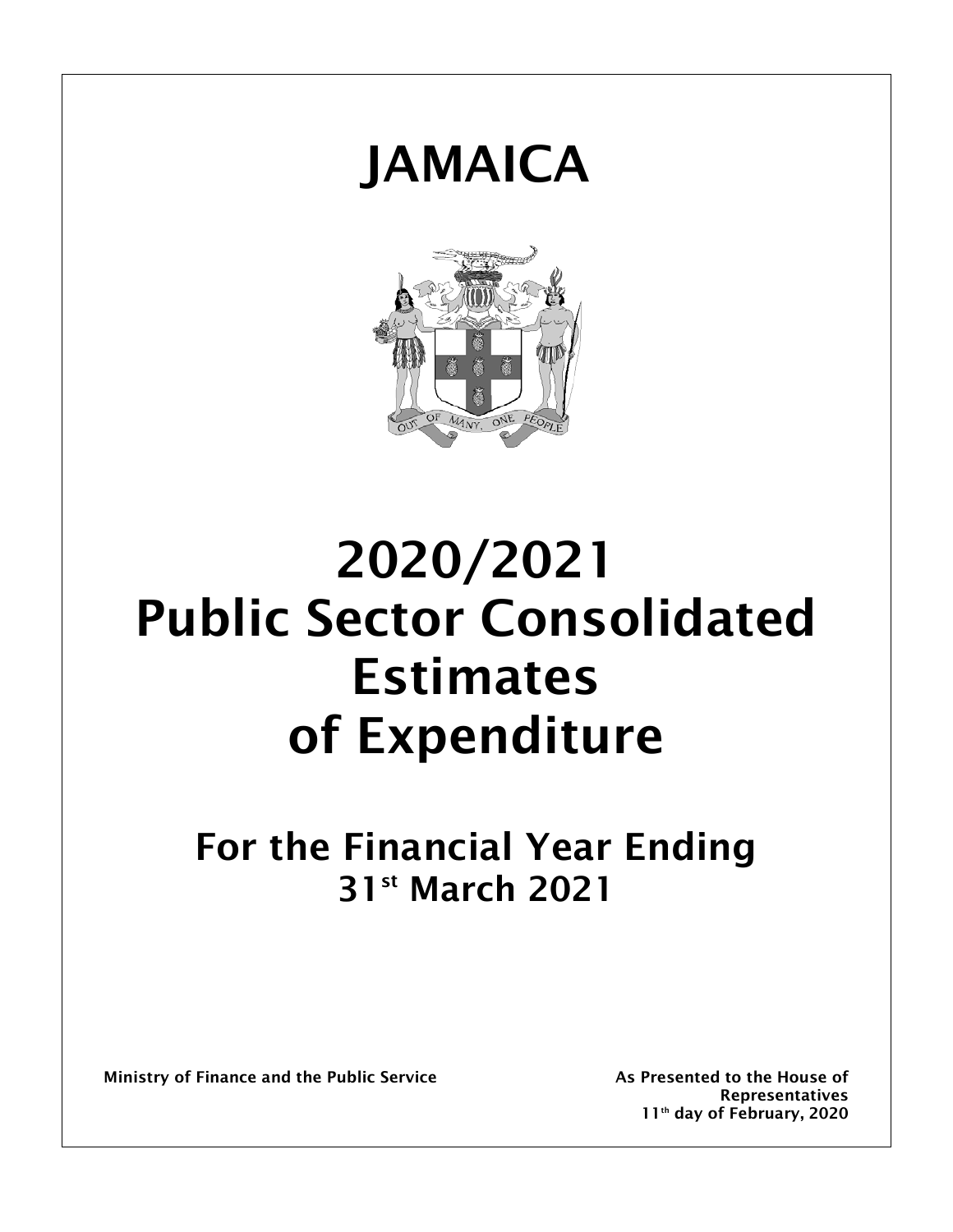## *Consolidation of Budgets for Central Government and Public Bodies for Financial Year 2020/2021*

The Financial Administration and Audit (FAA) Act and The Public Bodies Management and Accountability (PBMA) Act were amended in 2010 to establish a Fiscal Responsibility Framework (FRF) for Jamaica.

The FRF seeks to provide for more prudent fiscal management, and, more broadly, confirms the commitment of the Government of Jamaica (GOJ) to institute a culture and process that will promote fiscal discipline.

The amendments to the (PBMA) Act provides for, *inter alia*:

- a) The Minister to have prepared before the end of each financial year, estimates of revenue and expenditure in respect of all public bodies (including a summary of their corporate plans) and shall cause these estimates to be laid before the House of Representatives and the Senate for approval.
- b) The corporate plans for public bodies, and any subsequent modifications of such corporate plans, to be submitted to the Minister for endorsement and laid before both Houses of Parliament for approval;

With the budgets of both the Central Government and public bodies requiring Parliamentary approval, a consolidated set of Expenditure Estimates has been produced for presentation to Parliament for **Financial Year 2020/2021.**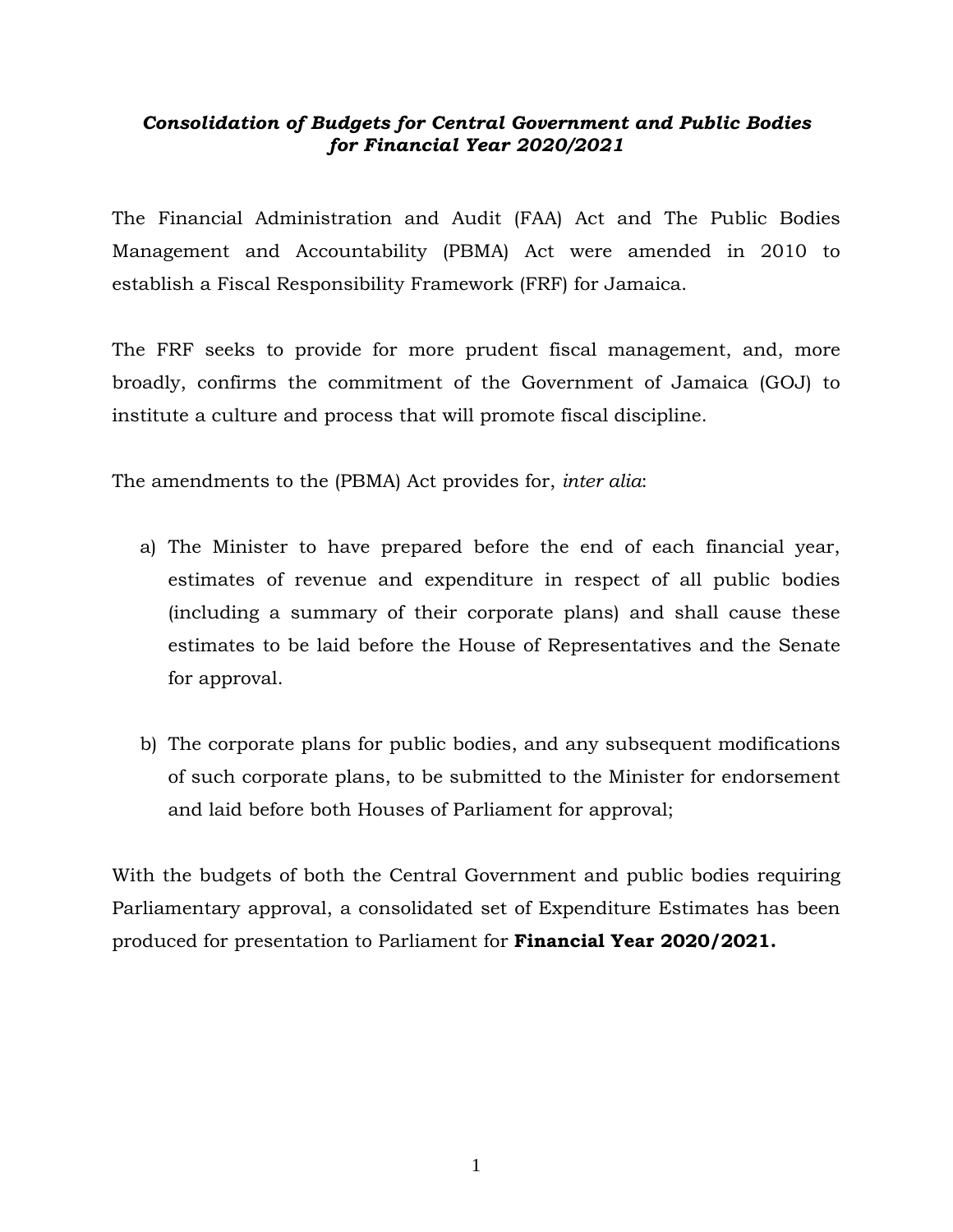

## **2020-2021 Jamaica Budget**

Summary of Public Sector Consolidated Estimates of Expenditure

## **Total Central Government and Public Bodies**

\$'000

| <b>Particulars</b>                     | <b>Gross Total</b> | Less<br><b>Appropriations In</b><br><b>Aid/Transfers from</b><br><b>Consolidated Fund</b> | <b>Net Total</b> |
|----------------------------------------|--------------------|-------------------------------------------------------------------------------------------|------------------|
| <b>CENTRAL GOVERNMENT</b>              |                    |                                                                                           |                  |
| <b>Recurrent</b> <sup>y</sup>          | 809,237,134.0      | 30,764,075.0                                                                              | 778,473,059.0    |
| Capital                                | 74,253,260.0       | 50,000.0                                                                                  | 74,203,260.0     |
| <b>Total Recurrent and Capital</b>     | 883,490,394.0      | 30,814,075.0                                                                              | 852,676,319.0    |
| <b>PUBLIC BODIES</b>                   |                    |                                                                                           |                  |
| <b>Recurrent</b>                       | 371,733,585.0      | 17,177,610.0                                                                              | 354,555,975.0    |
| Capital*                               | 86,581,233.0       |                                                                                           | 86,581,233.0     |
| <b>Total Recurrent and Capital</b>     | 458,314,818.0      | 17,177,610.0                                                                              | 441,137,208.0    |
| <b>Consolidated Public Expenditure</b> | 1,341,805,212.0    | 47,991,685.0                                                                              | 1,293,813,527.0  |

**ˠ Includes \$155,189.7 million for Amortization**

**\* Includes \$7,720.5 million for Amortization**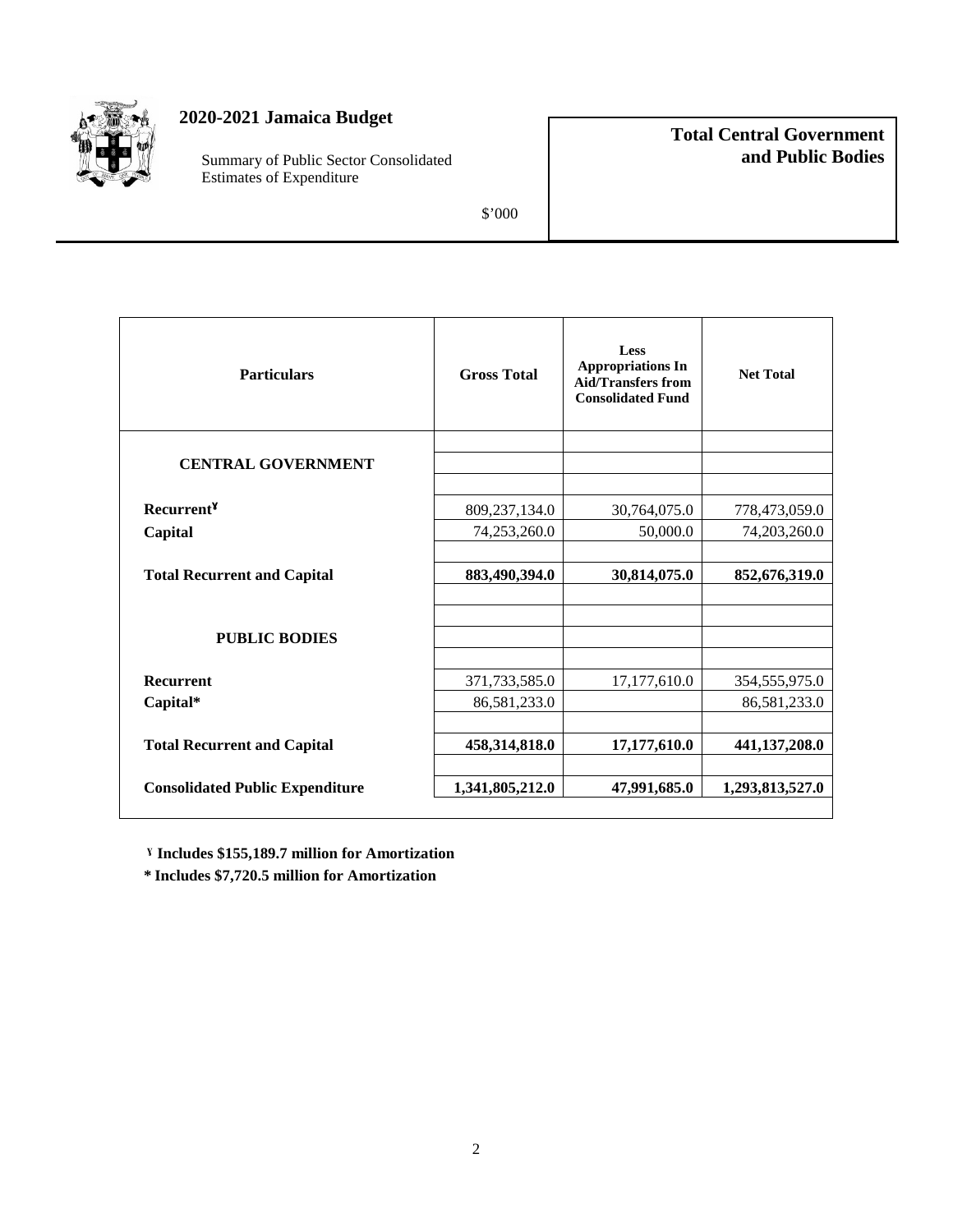#### 2020-2021 Jamaica Budget Public Bodies Financing \$'000

|                                                                                             |                            |                          | <b>Gross Total</b>       | <b>Transfer to</b>                             |                   | <b>Total Recurrent</b>   |                            |
|---------------------------------------------------------------------------------------------|----------------------------|--------------------------|--------------------------|------------------------------------------------|-------------------|--------------------------|----------------------------|
| <b>Ministry/Public Bodies</b>                                                               | Recurrent<br>Revenue       | Capital                  | <b>Capital Revenue</b>   | <b>Recurrent and</b><br><b>Capital Revenue</b> | Consol.<br>Fund   | <b>Loan Inflows</b>      | and Capital<br>Revenue     |
|                                                                                             |                            |                          |                          |                                                |                   |                          |                            |
| <b>Office of the Prime Minister/Cabinet</b>                                                 |                            |                          |                          |                                                |                   |                          |                            |
| National Housing Trust (NHT) **                                                             | 34,127,380.00              |                          | 18,821,810.00            | 52,949,190.00                                  | (11,400,000.00)   |                          | 41,549,190.00              |
| Human Employment and Resource Training Trust (HEART<br>Trust) $**$                          | 15,686,280.00              |                          |                          | 15,686,280.00                                  | (859, 530.00)     |                          | 14,826,750.00              |
| Office of Utilities Regulation (OUR)                                                        | 915,380.00                 |                          | 1,480.00                 | 916,860.00                                     |                   |                          | 916,860.00                 |
| Total Office of the Prime Minister/ Cabinet                                                 | 50,729,040.00              | $\overline{\phantom{a}}$ | 18,823,290.00            | 69,552,330.00                                  | (12, 259, 530.00) | $\overline{\phantom{a}}$ | 57,292,800.00              |
|                                                                                             |                            |                          |                          |                                                |                   |                          |                            |
| <b>Ministry of Economic Growth and Job Creation</b><br>Development Bank of Jamaica (DBJ) ** | 2,465,480.00               |                          |                          | 2,465,480.00                                   | (26,490.00)       | 4,034,000.00             | 6,472,990.00               |
| Jamaica Mortgage Bank (JMB) **                                                              | 371,390.00                 |                          | 44,500.00                | 415,890.00                                     | (60, 500.00)      | 1,920,000.00             | 2,275,390.00               |
| Housing Agency of Jamaica Limited (HAJ) **                                                  | 569,300.00                 |                          | 1,110,990.00             | 1,680,290.00                                   |                   | 243,700.00               | 1,923,990.00               |
| National Road Operating and Constructing Company                                            |                            |                          |                          |                                                |                   |                          |                            |
| $(NROCC)$ **                                                                                | 743,380.00                 |                          |                          | 743,380.00                                     |                   |                          | 743,380.00                 |
| National Water Commission (NWC) **                                                          | 41,620,960.00              |                          |                          | 41,620,960.00                                  |                   | 10,181,630.00            | 51,802,590.00              |
| Port Authority of Jamaica (PAJ) **<br>Urban Development Corporation (UDC) **                | 11,122,590.00              |                          | 48,410.00                | 11,171,000.00                                  |                   | (212, 610.00)            | 10,958,390.00              |
| Factories Corporation of Jamaica Limited                                                    | 3,491,050.00               |                          | 1,136,300.00             | 4,627,350.00                                   |                   |                          | 4,627,350.00               |
| Jamaica International Free Zone Development Limited                                         | 1,189,020.00               |                          | 624,530.00               | 1,813,550.00                                   | (624, 530.00)     |                          | 1,189,020.00               |
| Kingston Freezone Company Limited                                                           | 162,740.00                 |                          |                          | 162,740.00                                     | 1.00              |                          | 162,741.00                 |
| Montego Bay Freezone Company Limited                                                        | 669,303.00                 |                          |                          | 669,303.00                                     | (7,086.00)        |                          | 662,217.00                 |
| Ocho Rios Commercial Centre                                                                 | 769,174.00                 |                          |                          | 769,174.00                                     | (5,722.00)        |                          | 763,452.00                 |
| Ports Management Security Limited                                                           | 45,820.00                  |                          |                          | 45,820.00                                      | (60.00)           |                          | 45,760.00                  |
| Runaway Bay Water Company                                                                   | 3,039,463.00<br>240,330.00 |                          |                          | 3,039,463.00<br>240,330.00                     | (149, 820.00)     |                          | 2,889,643.00<br>240,330.00 |
| St Ann Development Company Limited                                                          | 181,180.00                 |                          |                          | 181,180.00                                     | (6,340.00)        |                          | 174,840.00                 |
| <b>Total Ministry of Economic Growth and Job Creation</b>                                   | 66,681,180.00              |                          | 2,964,730.00             | 69,645,910.00                                  | (880, 547.00)     | 16,166,720.00            | 84,932,083.00              |
|                                                                                             |                            |                          |                          |                                                |                   |                          |                            |
| Ministry of Finance and the Public Service                                                  |                            |                          |                          |                                                |                   |                          |                            |
| Betting, Gaming and Lotteries Commission                                                    | 1,608,600.00               |                          |                          | 1,608,600.00                                   | (368, 230.00)     |                          | 1,240,370.00               |
| Financial Services Commission (FSC)                                                         | 1,507,270.00               |                          |                          | 1,507,270.00                                   |                   |                          | 1,507,270.00               |
| Harmonisation Limited                                                                       | 411,270.00                 |                          | 27,340.00                | 438,610.00                                     |                   | 3,500,000.00             | 3,938,610.00               |
| Jamaica Deposit Insurance Corporation (JDIC)                                                | 3,145,810.00               |                          |                          | 3,145,810.00                                   |                   |                          | 3,145,810.00               |
| Jamaica Racing Commission                                                                   | 191,410.00                 |                          |                          | 191,410.00                                     |                   |                          | 191,410.00                 |
| Public Accountancy Board                                                                    | 17,000.00                  |                          |                          | 17,000.00                                      |                   |                          | 17,000.00                  |
| Students' Loan Bureau                                                                       | 3,491,000.00               |                          |                          | 3,491,000.00                                   |                   |                          | 3,491,000.00               |
| <b>Total Ministry of Finance and the Public Service</b>                                     | 10,372,360.00              |                          | 27,340.00                | 10,399,700.00                                  | (368, 230.00)     | 3,500,000.00             | 13,531,470.00              |
| <b>Ministry of National Security</b>                                                        |                            |                          |                          |                                                |                   |                          |                            |
|                                                                                             |                            |                          |                          |                                                |                   |                          |                            |
| Firearm Licensing Authority                                                                 | 828,553.85                 |                          |                          | 828,553.85                                     | (1,460.19)        |                          | 827,093.66                 |
| <b>Total Ministry of National Security</b>                                                  | 828,553.85                 |                          |                          | 828,553.85                                     | (1,460.19)        |                          | 827,093.66                 |
| <b>Ministry of Labour and Social Security</b>                                               |                            |                          |                          |                                                |                   |                          |                            |
| National Insurance Fund (NIF) **                                                            | 41,785,890.00              |                          | ÷,                       | 41,785,890.00                                  | (1,003,540.00)    |                          | 40,782,350.00              |
| <b>Total Ministry of Labour and Social Security</b>                                         | 41,785,890.00              |                          | $\overline{\phantom{a}}$ | 41,785,890.00                                  | (1,003,540.00)    |                          | 40,782,350.00              |
|                                                                                             |                            |                          |                          |                                                |                   |                          |                            |
| Ministry of Education, Youth and Information                                                |                            |                          |                          |                                                |                   |                          |                            |
| <b>Broadcasting Commission</b>                                                              | 363,360.00                 |                          |                          | 363,360.00                                     | (4,110.00)        |                          | 359,250.00                 |
| Overseas Examination Commission                                                             | 820,440.00                 |                          |                          | 820,440.00                                     | (1,480.00)        |                          | 818,960.00                 |
| <b>Total Ministry of Education, Youth and Information</b>                                   | 1,183,800.00               |                          |                          | 1,183,800.00                                   | (5,590.00)        |                          | 1,178,210.00               |
|                                                                                             |                            |                          |                          |                                                |                   |                          |                            |
| <b>Ministry of Health</b>                                                                   |                            |                          |                          |                                                |                   |                          |                            |
| National Health Fund (NHF)                                                                  | 20,650,970.00              |                          |                          | 20,650,970.00                                  |                   |                          | 20,650,970.00              |
| <b>Total Ministry of Health</b>                                                             | 20,650,970.00              |                          |                          | 20,650,970.00                                  |                   |                          | 20,650,970.00              |
| Ministry of Culture, Gender, Entertainment and Sports                                       |                            |                          |                          |                                                |                   |                          |                            |
| Sports Development Foundation                                                               | 630,710.00                 |                          |                          | 630,710.00                                     |                   |                          | 630,710.00                 |
| Ministry of Culture, Gender, Entertainment and Sports                                       | 630,710.00                 |                          | ÷,                       | 630,710.00                                     | $\sim$            |                          | 630,710.00                 |
|                                                                                             |                            |                          |                          |                                                |                   |                          |                            |
| Ministry of Industry, Commerce, Agriculture and<br><b>Fisheries</b>                         |                            |                          |                          |                                                |                   |                          |                            |
| Bureau Of Standards Jamaica                                                                 | 1,414,412.00               |                          |                          | 1,414,412.00                                   |                   |                          | 1,414,412.00               |
| Jamaica National Agency for Accreditation Company                                           |                            |                          |                          |                                                |                   |                          |                            |
| Limited                                                                                     | 158,471.56                 |                          |                          | 158,471.56                                     | (1,399.58)        |                          | 157,071.98                 |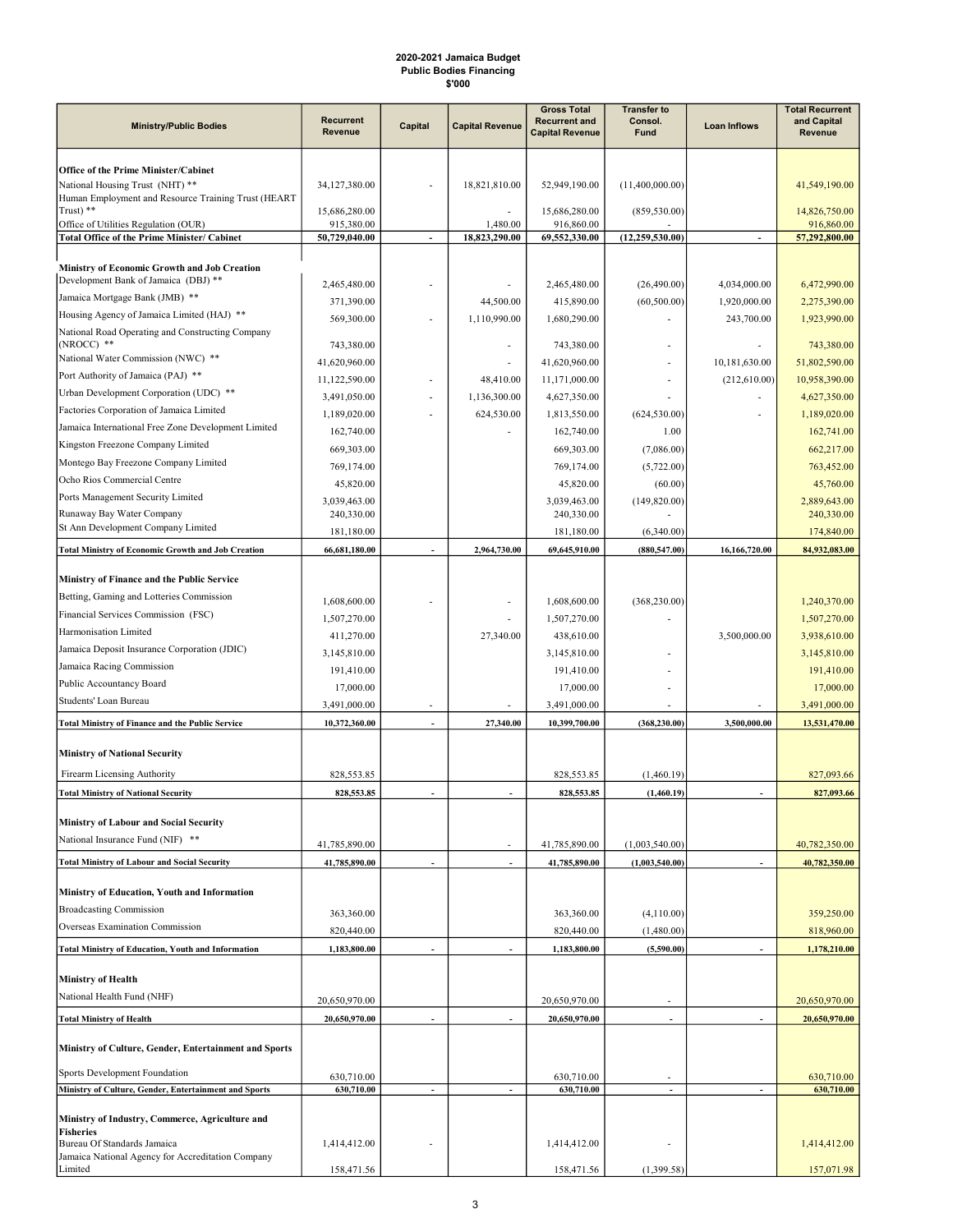#### 2020-2021 Jamaica Budget Public Bodies Financing \$'000

| <b>Ministry/Public Bodies</b>                                             | <b>Recurrent</b><br>Revenue | Capital        | <b>Capital Revenue</b>   | <b>Gross Total</b><br><b>Recurrent and</b><br><b>Capital Revenue</b> | <b>Transfer to</b><br>Consol.<br><b>Fund</b> | <b>Loan Inflows</b> | <b>Total Recurrent</b><br>and Capital<br>Revenue |
|---------------------------------------------------------------------------|-----------------------------|----------------|--------------------------|----------------------------------------------------------------------|----------------------------------------------|---------------------|--------------------------------------------------|
| <b>Office of the Prime Minister/Cabinet</b>                               |                             |                |                          |                                                                      |                                              |                     |                                                  |
| Jamaica Agriculture Commodities Regulatory Authority                      | 447,760.00                  |                |                          | 447,760.00                                                           |                                              |                     | 447,760.00                                       |
| Coconut Industry Board                                                    | 209,560.00                  |                | 130,740.00               | 340,300.00                                                           |                                              |                     | 340,300.00                                       |
| National Export-Import Bank of Jamaica Limited                            | 712,840.00                  |                |                          | 712,840.00                                                           | (2,190.00)                                   | 1,014,000.00        | 1,724,650.00                                     |
| Micro Investment Development Agency                                       | 4,370.00                    |                |                          | 4,370.00                                                             |                                              |                     | 4,370.00                                         |
| Sugar Company of Jamaica Holdings                                         | 562,940.00                  |                |                          | 562,940.00                                                           |                                              |                     | 562,940.00                                       |
| <b>Sugar Industry Authority</b>                                           | 323,160.00                  |                |                          | 323,160.00                                                           |                                              |                     | 323,160.00                                       |
| Total Ministry of Industry, Commerce, Agriculture and<br><b>Fisheries</b> | 3,833,513.56                | $\overline{a}$ | 130,740.00               | 3,964,253.56                                                         | (3,589.58)                                   | 1,014,000.00        | 4,974,663.98                                     |
| <b>Ministry of Science and Technology</b>                                 |                             |                |                          |                                                                      |                                              |                     |                                                  |
| Petroleum Corporation of Jamaica (PCJ) **                                 |                             |                |                          |                                                                      |                                              |                     |                                                  |
| PETROJAM Ltd **                                                           | 207,964,472.90              |                | $\overline{\phantom{a}}$ | 207,964,472.90                                                       | (43, 484, 948.40)                            |                     | 164,479,524.50                                   |
| Petrojam - Ethanol **                                                     |                             |                |                          |                                                                      |                                              |                     |                                                  |
| Postal Corporation                                                        | 169,660.00                  |                |                          | 169,660.00                                                           |                                              |                     | 169,660.00                                       |
| Spectrum Management Authority                                             | 609,580.00                  |                |                          | 609,580.00                                                           |                                              |                     | 609,580.00                                       |
| Universal Service Fund                                                    | 828,000.00                  |                |                          | 828,000.00                                                           | (700,000,00)                                 |                     | 128,000.00                                       |
| <b>Total Ministry of Science and Technology</b>                           | 209,571,712.90              |                | ÷,                       | 209,571,712.90                                                       | (44, 184, 948, 40)                           |                     | 165,386,764.50                                   |
| <b>Ministry of Transport and Mining</b>                                   |                             |                |                          |                                                                      |                                              |                     |                                                  |
| Airport Authority of Jamaica (AAJ) **                                     | 10,362,300.00               |                |                          | 10,362,300.00                                                        | (5,876,000.00)                               |                     | 4,486,300.00                                     |
| Clarendon Aluminium Partners (CAP) **                                     | 20,822,631.60               |                |                          | 20,822,631.60                                                        |                                              |                     | 20,822,631.60                                    |
| Jamaica Urban Transit Company Limited (JUTC) **                           | 4,559,120.00                |                |                          | 4,559,120.00                                                         |                                              | (50,000.00)         | 4,509,120.00                                     |
| Aeronautical Telecommunications Ltd (AEROTEL)                             | 935,730.00                  |                |                          | 935,730.00                                                           | (10, 870.00)                                 |                     | 924,860.00                                       |
| Jamaica Bauxite Institute                                                 | 267,140.00                  |                |                          | 267,140.00                                                           |                                              |                     | 267,140.00                                       |
| Jamaica Bauxite Mining Limited                                            | 499,150.00                  |                |                          | 499,150.00                                                           | (65,030.00)                                  |                     | 434,120.00                                       |
| Jamaica Ultimate Tyre Company Limited                                     | 389,440.00                  |                |                          | 389,440.00                                                           | (1,550.00)                                   |                     | 387,890.00                                       |
| Jamaica Railway Corporation                                               | 294,290.00                  |                | 500.00                   | 294,790.00                                                           |                                              |                     | 294,790.00                                       |
| Montego Bay Metro                                                         | 118,590.00                  |                |                          | 118,590.00                                                           |                                              |                     | 118,590.00                                       |
| Port Security Corps Limited                                               | 805,350.00                  |                | ٠                        | 805,350.00                                                           |                                              |                     | 805,350.00                                       |
| <b>Transport Authority</b>                                                | 1,561,140.00                |                | ٠                        | 1,561,140.00                                                         | (12,030.00)                                  |                     | 1,549,110.00                                     |
| <b>Total Ministry of Transport and Mining</b>                             | 40,614,881.60               |                | 500.00                   | 40,615,381.60                                                        | (5,965,480.00)                               | (50,000.00)         | 34,599,901.60                                    |
| <b>TOTAL PUBLIC BODIES</b>                                                | 446,882,611.91              | ٠              | 21,946,600.00            | 468,829,211.91                                                       | (64, 672, 915.17)                            | 20,630,720.00       | 424,787,016.74                                   |

\*\* Selected Public Bodies (SPBs)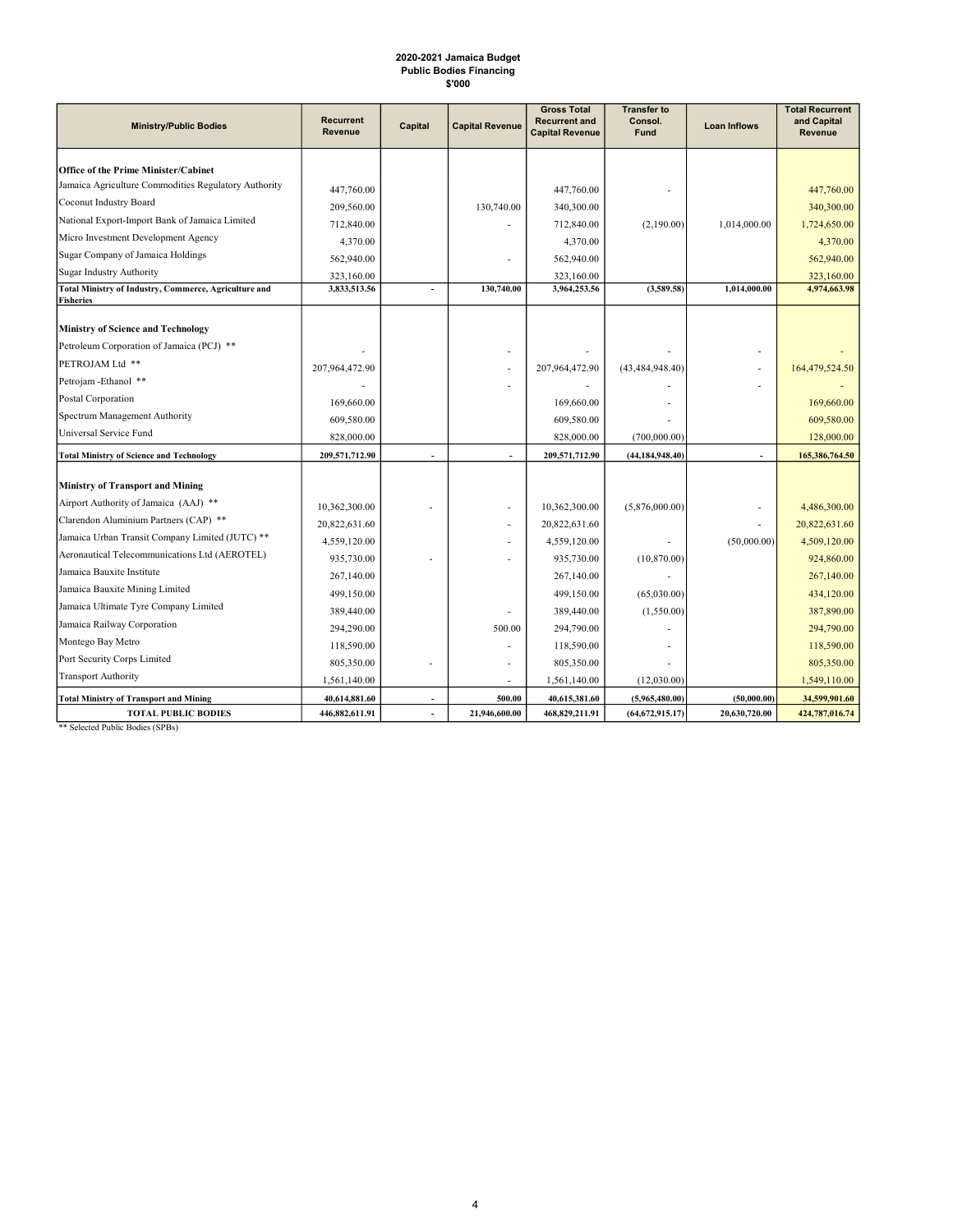### 2020-2021 Jamaica Budget Public Bodies Estimates of Expenditure \$'000

| <b>Ministry/Public Bodies</b>                                                            | <b>Recurrent</b><br><b>Expenditure</b> | Capital<br><b>Expenditure</b> | <b>Gross Total</b><br><b>Recurrent and</b><br>Capital<br><b>Expenditure</b> | <b>Transfer from</b><br><b>Consol. Fund</b> | Loan<br>Amortization     | <b>Net Total</b><br><b>Recurrent and</b><br>Capital<br><b>Expenditure</b> |
|------------------------------------------------------------------------------------------|----------------------------------------|-------------------------------|-----------------------------------------------------------------------------|---------------------------------------------|--------------------------|---------------------------------------------------------------------------|
| <b>Office of the Prime Minister</b>                                                      |                                        |                               |                                                                             |                                             |                          |                                                                           |
| National Housing Trust (NHT) **                                                          | 13,914,650.00                          | 42,896,320.00                 | 56,810,970.00                                                               | 378,630.00                                  |                          | 56,432,340.00                                                             |
| Human Employment and Resource Training Trust (HEART                                      | 14,558,020.00                          | 845,150.00                    | 15,403,170.00                                                               |                                             |                          | 15,403,170.00                                                             |
| Trust/NTA) **<br>Office of Utilities Regulation (OUR)                                    |                                        |                               |                                                                             |                                             |                          |                                                                           |
|                                                                                          | 992,310.00                             | 44,580.00                     | 1,036,890.00                                                                |                                             |                          | 1,036,890.00                                                              |
| <b>Total Office of the Prime Minister</b>                                                | 29,464,980.00                          | 43,786,050.00                 | 73,251,030.00                                                               | 378,630.00                                  | $\overline{a}$           | 72,872,400.00                                                             |
| Ministry of Economic Growth and Job Creation                                             |                                        |                               |                                                                             |                                             |                          |                                                                           |
| Development Bank of Jamaica (DBJ) **                                                     | 1,879,830.00                           | 197,010.00                    | 2,076,840.00                                                                | 1,370,000.00                                | 1,616,000.00             | 2,322,840.00                                                              |
| Housing Agency of Jamaica Limited (HAJ) **                                               | 538,090.00                             | 1,806,100.00                  | 2,344,190.00                                                                |                                             |                          | 2,344,190.00                                                              |
| Jamaica Mortgage Bank (JMB) **                                                           | 266,450.00                             | 9,170.00                      | 275,620.00                                                                  |                                             |                          | 275,620.00                                                                |
| National Road Operating and Constructing Company (NROCC)                                 | 7,824,210.00                           | 162,690.00                    | 7,986,900.00                                                                | 4,963,320.00                                | 767,810.00               | 3,791,390.00                                                              |
| National Water Commission (NWC) **                                                       | 40,280,970.00                          | 11,461,470.00                 | 51,742,440.00                                                               |                                             | 2,997,970.00             | 54,740,410.00                                                             |
| Port Authority of Jamaica (PAJ) **                                                       | 9,221,370.00                           | 2,705,580.00                  | 11,926,950.00                                                               |                                             | 1,122,640.00             | 13,049,590.00                                                             |
| Urban Development Corporation (UDC)**                                                    | 3,209,360.00                           | 838,860.00                    | 4,048,220.00                                                                | 1,762,050.00                                |                          | 2,286,170.00                                                              |
| Factories Corporation of Jamaica Limited                                                 | 939,280.00                             | 1,394,250.00                  | 2,333,530.00                                                                |                                             |                          | 2,333,530.00                                                              |
| Jamaica International Free Zone Development Limited<br>Kingston Freezone Company Limited | 61,570.00                              |                               | 61,570.00                                                                   |                                             | 36,070.00                | 97,640.00                                                                 |
| Montego Bay Freezone Company Limited                                                     | 478,760.00                             | 78,650.00                     | 557,410.00                                                                  |                                             |                          | 557,410.00                                                                |
| Ocho Rios Commercial Centre                                                              | 756,945.00                             | 48,160.00                     | 805,105.00                                                                  |                                             |                          | 805,105.00                                                                |
| Ports Management Security Limited                                                        | 21,810.00                              | $\overline{\phantom{a}}$      | 21,810.00                                                                   |                                             |                          | 21,810.00                                                                 |
| Runaway Bay Water Company                                                                | 2,425,990.00<br>174,190.00             | 645,530.00<br>1,100.00        | 3,071,520.00<br>175,290.00                                                  |                                             |                          | 3,071,520.00<br>175,290.00                                                |
| St Ann Development Company Limited                                                       | 155,480.00                             | 13,050.00                     | 168,530.00                                                                  |                                             |                          | 168,530.00                                                                |
| <b>Total Ministry of Economic Growth and Job Creation</b>                                | 68,234,305.00                          | 19,361,620.00                 | 87,595,925.00                                                               | 8,095,370.00                                | 6,540,490.00             | 86,041,045.00                                                             |
|                                                                                          |                                        |                               |                                                                             |                                             |                          |                                                                           |
| Ministry of Finance and the Public Service                                               |                                        |                               |                                                                             |                                             |                          |                                                                           |
| Betting, Gaming and Lotteries Commission                                                 | 1,158,050.00                           | 315,890.00                    | 1,473,940.00                                                                |                                             |                          | 1,473,940.00                                                              |
| Financial Services Commission (FSC)                                                      | 1,427,660.00                           | 159,230.00                    | 1,586,890.00                                                                |                                             |                          | 1,586,890.00                                                              |
| Harmonisation Limited                                                                    | 159,040.00                             | 210.00                        | 159,250.00                                                                  |                                             |                          | 159,250.00                                                                |
| Jamaica Deposit Insurance Corporation (JDIC)                                             | 681,110.00                             | 145,200.00                    | 826,310.00                                                                  |                                             |                          | 826,310.00                                                                |
| Jamaica Racing Commission                                                                | 273,940.00                             | 12,910.00                     | 286,850.00                                                                  | 53,000.00                                   |                          | 233,850.00                                                                |
| Public Accountancy Board<br>Students' Loan Bureau                                        | 14,996.00                              |                               | 14,996.00                                                                   |                                             |                          | 14,996.00                                                                 |
|                                                                                          | 2,484,000.00                           | 500,240.00                    | 2,984,240.00                                                                | 3,249,470.00                                | 478,310.00               | 213,080.00                                                                |
| <b>Total Ministry of Finance and the Public Service</b>                                  | 6,198,796.00                           | 1,133,680.00                  | 7,332,476.00                                                                | 3,302,470.00                                | 478,310.00               | 4,508,316.00                                                              |
| <b>Ministry of National Security</b>                                                     |                                        |                               |                                                                             |                                             |                          |                                                                           |
| Firearm Licensing Authority                                                              | 745,414.05                             | 80,000.00                     | 825,414.05                                                                  |                                             |                          | 825,414.05                                                                |
| <b>Total Ministry of National Security</b>                                               | 745,414.05                             | 80,000.00                     | 825,414.05                                                                  | $\qquad \qquad \blacksquare$                |                          | 825,414.05                                                                |
|                                                                                          |                                        |                               |                                                                             |                                             |                          |                                                                           |
| Ministry of Labour and Social Security                                                   |                                        |                               |                                                                             |                                             |                          |                                                                           |
| National Insurance Fund (NIF) **                                                         | 27,543,590.00                          | 2,444,480.00                  | 29,988,070.00                                                               |                                             |                          | 29,988,070.00                                                             |
| <b>Total Ministry of Labour and Social Security</b>                                      | 27,543,590.00                          | 2,444,480.00                  | 29,988,070.00                                                               | $\overline{\phantom{0}}$                    |                          | 29,988,070.00                                                             |
| Ministry of Education, Youth and Information                                             |                                        |                               |                                                                             |                                             |                          |                                                                           |
| <b>Broadcasting Commission</b>                                                           | 362,920.00                             | 32,240.00                     | 395,160.00                                                                  |                                             |                          | 395,160.00                                                                |
| Overseas Examination Commission                                                          | 615,210.00                             | 639,930.00                    | 1,255,140.00                                                                |                                             |                          | 1,255,140.00                                                              |
| <b>Total Ministry of Education, Youth and Information</b>                                | 978,130.00                             | 672,170.00                    | 1,650,300.00                                                                | ä,                                          |                          | 1,650,300.00                                                              |
|                                                                                          |                                        |                               |                                                                             |                                             |                          |                                                                           |
| <b>Ministry of Health</b><br>National Health Fund (NHF)                                  |                                        |                               |                                                                             |                                             |                          |                                                                           |
|                                                                                          | 20,062,000.00                          | 793,350.00                    | 20,855,350.00                                                               | ٠                                           |                          | 20,855,350.00                                                             |
| <b>Total Ministry of Health</b>                                                          | 20,062,000.00                          | 793,350.00                    | 20,855,350.00                                                               | $\overline{a}$                              | $\overline{a}$           | 20,855,350.00                                                             |
| Ministry of Culture, Gender, Entertainment and Sports                                    |                                        |                               |                                                                             |                                             |                          |                                                                           |
| Sports Development Foundation                                                            | 728,500.00                             | 4,000.00                      | 732,500.00                                                                  |                                             |                          | 732,500.00                                                                |
| <b>Total Ministry of Culture, Gender, Entertainment and Sports</b>                       | 728,500.00                             | 4,000.00                      | 732,500.00                                                                  | $\overline{a}$                              | $\overline{\phantom{a}}$ |                                                                           |
|                                                                                          |                                        |                               |                                                                             |                                             |                          | 732,500.00                                                                |